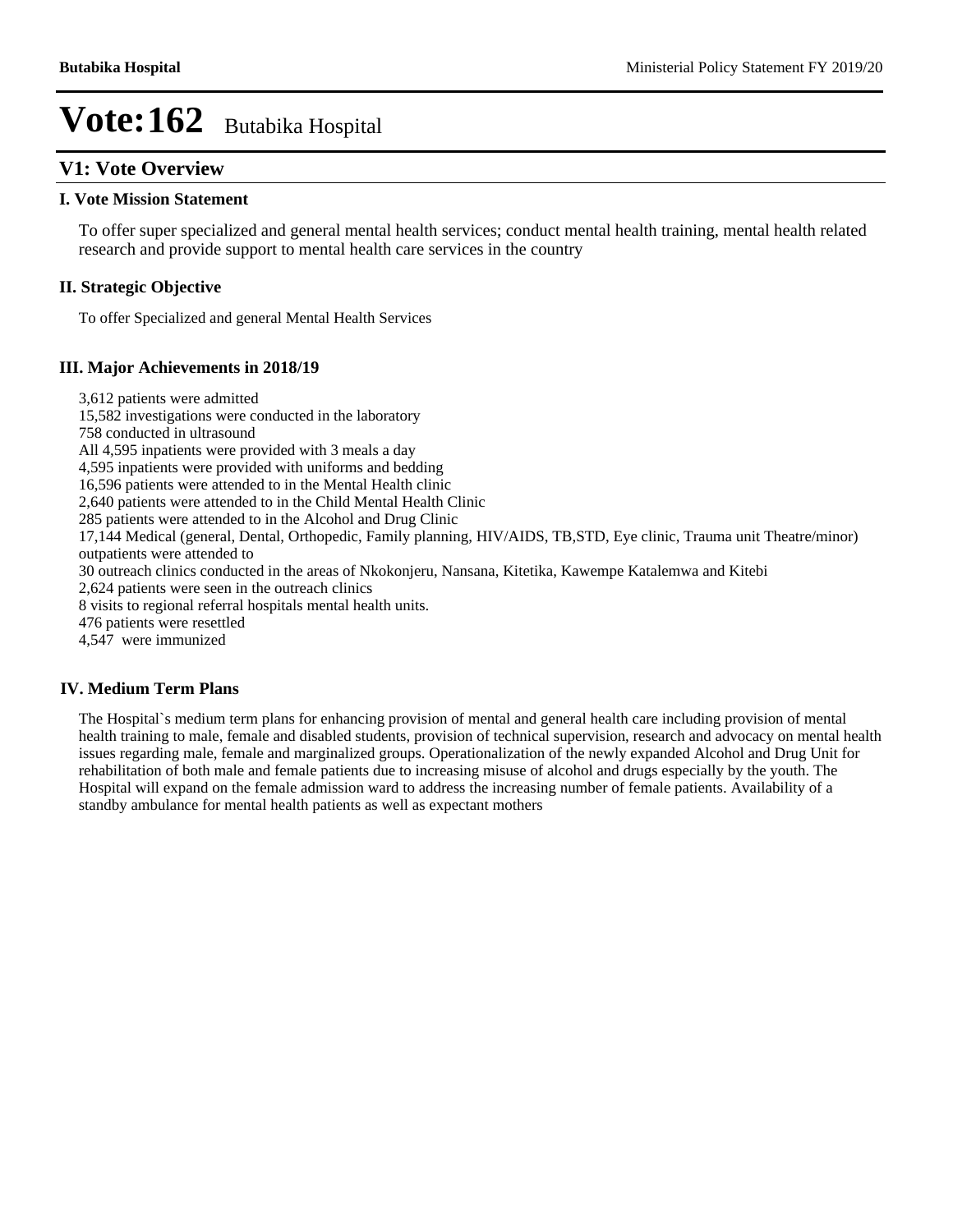## **V. Summary of Past Performance and Medium Term Budget Allocations**

**Table 5.1: Overview of Vote Expenditures (UShs Billion)**

|                                 | 2018/19                                              |                    |               | <b>MTEF Budget Projections</b>            |         |         |         |         |         |
|---------------------------------|------------------------------------------------------|--------------------|---------------|-------------------------------------------|---------|---------|---------|---------|---------|
|                                 |                                                      | 2017/18<br>Outturn | <b>Budget</b> | <b>Approved Expenditure</b><br>by End Dec | 2019/20 | 2020/21 | 2021/22 | 2022/23 | 2023/24 |
| <b>Recurrent</b>                | Wage                                                 | 3.382              | 5.423         | 2.569                                     | 5.423   | 5.694   | 5.979   | 6.277   | 6.591   |
|                                 | Non Wage                                             | 5.750              | 5.821         | 2.491                                     | 7.584   | 8.722   | 10.467  | 12.560  | 15.072  |
| Devt.                           | GoU                                                  | 1.807              | 1.808         | 0.786                                     | 8.308   | 9.970   | 9.970   | 9.970   | 9.970   |
|                                 | Ext. Fin.                                            | 0.000              | 0.000         | 0.000                                     | 0.000   | 0.000   | 0.000   | 0.000   | 0.000   |
|                                 | <b>GoU</b> Total                                     | 10.940             | 13.052        | 5.847                                     | 21.315  | 24.386  | 26.415  | 28.807  | 31.633  |
| <b>Total GoU+Ext Fin (MTEF)</b> |                                                      | 10.940             | 13.052        | 5.847                                     | 21.315  | 24.386  | 26.415  | 28.807  | 31.633  |
|                                 | Arrears                                              | 0.239              | 0.000         | 0.000                                     | 0.000   | 0.000   | 0.000   | 0.000   | 0.000   |
|                                 | <b>Total Budget</b>                                  | 11.179             | 13.052        | 5.847                                     | 21.315  | 24.386  | 26.415  | 28.807  | 31.633  |
|                                 | <b>A.I.A Total</b>                                   | 1.061              | 1.700         | 0.581                                     | 0.000   | 0.000   | 0.000   | 0.000   | 0.000   |
|                                 | <b>Grand Total</b>                                   | 12.239             | 14.752        | 6.427                                     | 21.315  | 24.386  | 26.415  | 28.807  | 31.633  |
|                                 | <b>Total Vote Budget</b><br><b>Excluding Arrears</b> | 12.000             | 14.752        | 6.427                                     | 21.315  | 24.386  | 26.415  | 28.807  | 31.633  |

### **VI. Budget By Economic Clasification**

**Table V6.1 2018/19 and 2019/20 Budget Allocations by Item**

|                                           |        | 2018/19 Approved Budget |            |              |        | 2019/20 Draft Estimates |              |
|-------------------------------------------|--------|-------------------------|------------|--------------|--------|-------------------------|--------------|
| <b>Billion Uganda Shillings</b>           | GoU    | Ext. Fin                | <b>AIA</b> | <b>Total</b> | GoU    | Ext. Fin                | <b>Total</b> |
| <b>Output Class: Outputs Provided</b>     | 11.244 | 0.000                   | 1.500      | 12.744       | 13.007 | 0.000                   | 13.007       |
| 211 Wages and Salaries                    | 5.585  | 0.000                   | 0.739      | 6.324        | 6.172  | 0.000                   | 6.172        |
| 212 Social Contributions                  | 0.307  | 0.000                   | 0.000      | 0.307        | 0.373  | 0.000                   | 0.373        |
| 213 Other Employee Costs                  | 0.476  | 0.000                   | 0.092      | 0.568        | 0.527  | 0.000                   | 0.527        |
| 221 General Expenses                      | 2.235  | 0.000                   | 0.146      | 2.381        | 2.352  | 0.000                   | 2.352        |
| 222 Communications                        | 0.022  | 0.000                   | 0.000      | 0.022        | 0.022  | 0.000                   | 0.022        |
| 223 Utility and Property Expenses         | 0.390  | 0.000                   | 0.052      | 0.442        | 0.629  | 0.000                   | 0.629        |
| 224 Supplies and Services                 | 0.845  | 0.000                   | 0.200      | 1.045        | 1.205  | 0.000                   | 1.205        |
| 227 Travel and Transport                  | 0.245  | 0.000                   | 0.050      | 0.295        | 0.295  | 0.000                   | 0.295        |
| 228 Maintenance                           | 1.139  | 0.000                   | 0.222      | 1.361        | 1.433  | 0.000                   | 1.433        |
| <b>Output Class: Capital Purchases</b>    | 1.808  | 0.000                   | 0.200      | 2.008        | 8.308  | 0.000                   | 8.308        |
| 281 Property expenses other than interest | 0.030  | 0.000                   | 0.000      | 0.030        | 0.030  | 0.000                   | 0.030        |
| 312 FIXED ASSETS                          | 1.778  | 0.000                   | 0.200      | 1.978        | 8.278  | 0.000                   | 8.278        |
| <b>Grand Total:</b>                       | 13.052 | 0.000                   | 1.700      | 14.752       | 21.315 | 0.000                   | 21.315       |
| <b>Total excluding Arrears</b>            | 13.052 | 0.000                   | 1.700      | 14.752       | 21.315 | 0.000                   | 21.315       |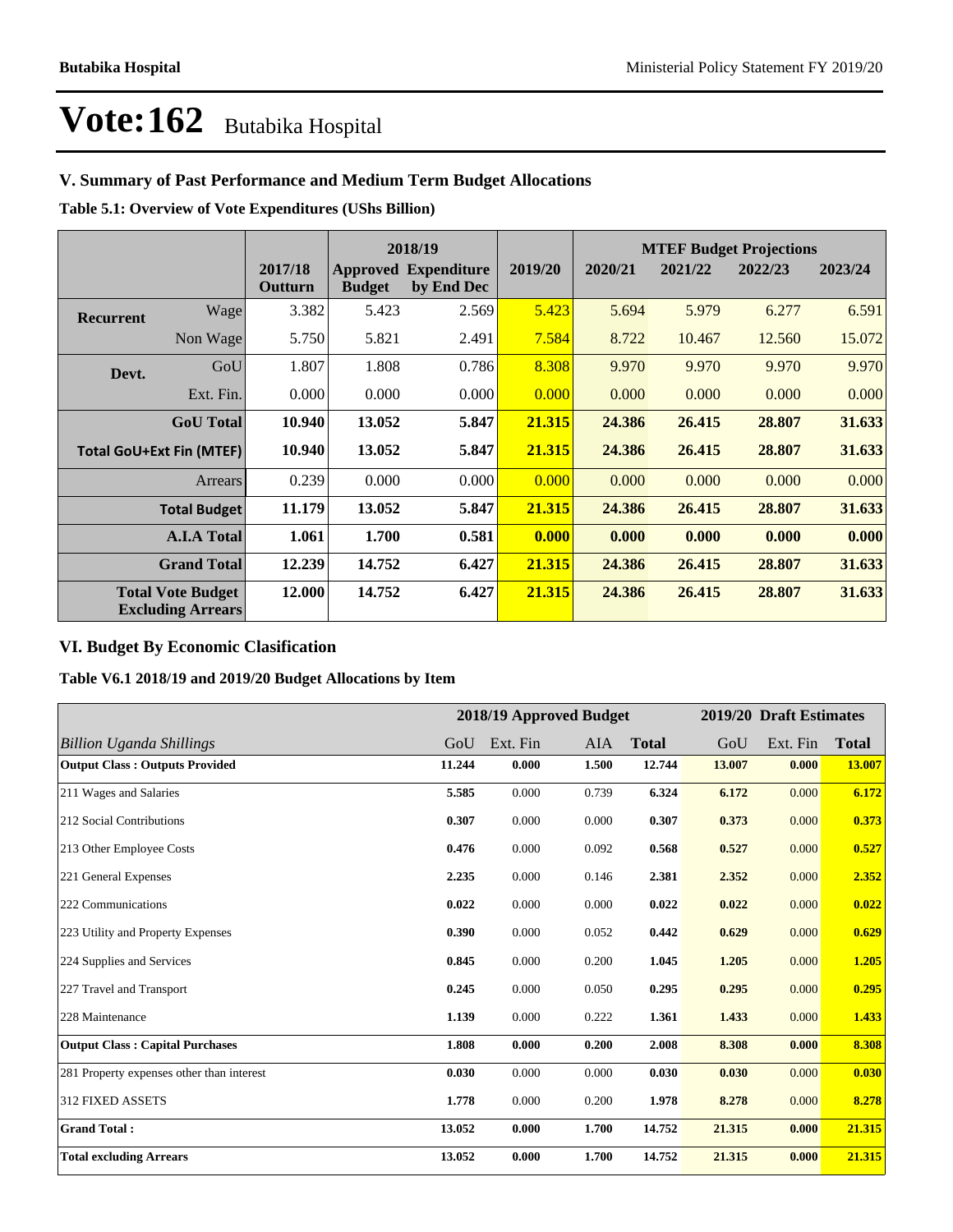## **VII. Budget By Programme And Subprogramme**

#### **Table V7.1: Past Expenditure Outturns and Medium Term Projections by Programme and SubProgramme**

| Billion Uganda shillings                                             |                              | FY 2018/19                |                                   |                                             | <b>Medium Term Projections</b> |         |         |         |
|----------------------------------------------------------------------|------------------------------|---------------------------|-----------------------------------|---------------------------------------------|--------------------------------|---------|---------|---------|
|                                                                      | FY 2017/18<br><b>Outturn</b> | Approved<br><b>Budget</b> | <b>Spent By</b><br><b>End Dec</b> | 2019-20<br><b>Proposed</b><br><b>Budget</b> | 2020-21                        | 2021-22 | 2022-23 | 2023-24 |
| <b>55 Provision of Specialised Mental</b><br><b>Health Services</b>  | 11.179                       | 14.752                    | 5.847                             | 21.315                                      | 24.386                         | 26.415  | 28.807  | 31.633  |
| 01 Management                                                        | 9.341                        | 12.711                    | 5.045                             | 12.974                                      | 14.383                         | 16.412  | 18.804  | 21.630  |
| 02 Internal Audit Section                                            | 0.031                        | 0.033                     | 0.015                             | 0.033                                       | 0.033                          | 0.033   | 0.033   | 0.033   |
| Butabika and health centre<br>0911<br>remodelling/construction       | 1.400                        | 1.300                     | 0.433                             | 4.300                                       | 6.000                          | 6.000   | 6.000   | 6.000   |
| 1474 Institutional Support to Butabika<br>National Referral Hospital | 0.407                        | 0.708                     | 0.354                             | 4.008                                       | 3.970                          | 3.970   | 3.970   | 3.970   |
| Total for the Vote                                                   | 11.179                       | 14.752                    | 5.847                             | 21.315                                      | 24.386                         | 26.415  | 28.807  | 31.633  |
| <b>Total Excluding Arrears</b>                                       | 10.940                       | 14.752                    | 5.847                             | 21.315                                      | 24.386                         | 26.415  | 28.807  | 31.633  |

#### **VIII. Programme Performance and Medium Term Plans**

#### **Table V8.1: Programme Outcome and Outcome Indicators ( Only applicable for FY 2019/20)**

| <b>Programme:</b>                               | 55 Provision of Specialised Mental Health Services                                                                                                                                                      |                 |                  |               |            |            |  |
|-------------------------------------------------|---------------------------------------------------------------------------------------------------------------------------------------------------------------------------------------------------------|-----------------|------------------|---------------|------------|------------|--|
| <b>Programme Objective</b>                      | To provide super specialised and general mental health services, conduct mental health training, mental<br>health related research and to provide support to mental health care services in the country |                 |                  |               |            |            |  |
| <b>Responsible Officer:</b>                     | Dr. David Basangwa                                                                                                                                                                                      |                 |                  |               |            |            |  |
|                                                 | <b>Programme Outcome:</b> Quality and accessible Specialised mental health services                                                                                                                     |                 |                  |               |            |            |  |
|                                                 | Sector Outcomes contributed to by the Programme Outcome                                                                                                                                                 |                 |                  |               |            |            |  |
|                                                 | 1. Improved quality of life at all levels                                                                                                                                                               |                 |                  |               |            |            |  |
| <b>Performance Targets</b>                      |                                                                                                                                                                                                         |                 |                  |               |            |            |  |
| 2019/20<br>2020/21<br><b>Outcome Indicators</b> |                                                                                                                                                                                                         |                 |                  |               | 2021/22    |            |  |
|                                                 |                                                                                                                                                                                                         | <b>Baseline</b> | <b>Base</b> year | <b>Target</b> | Projection | Projection |  |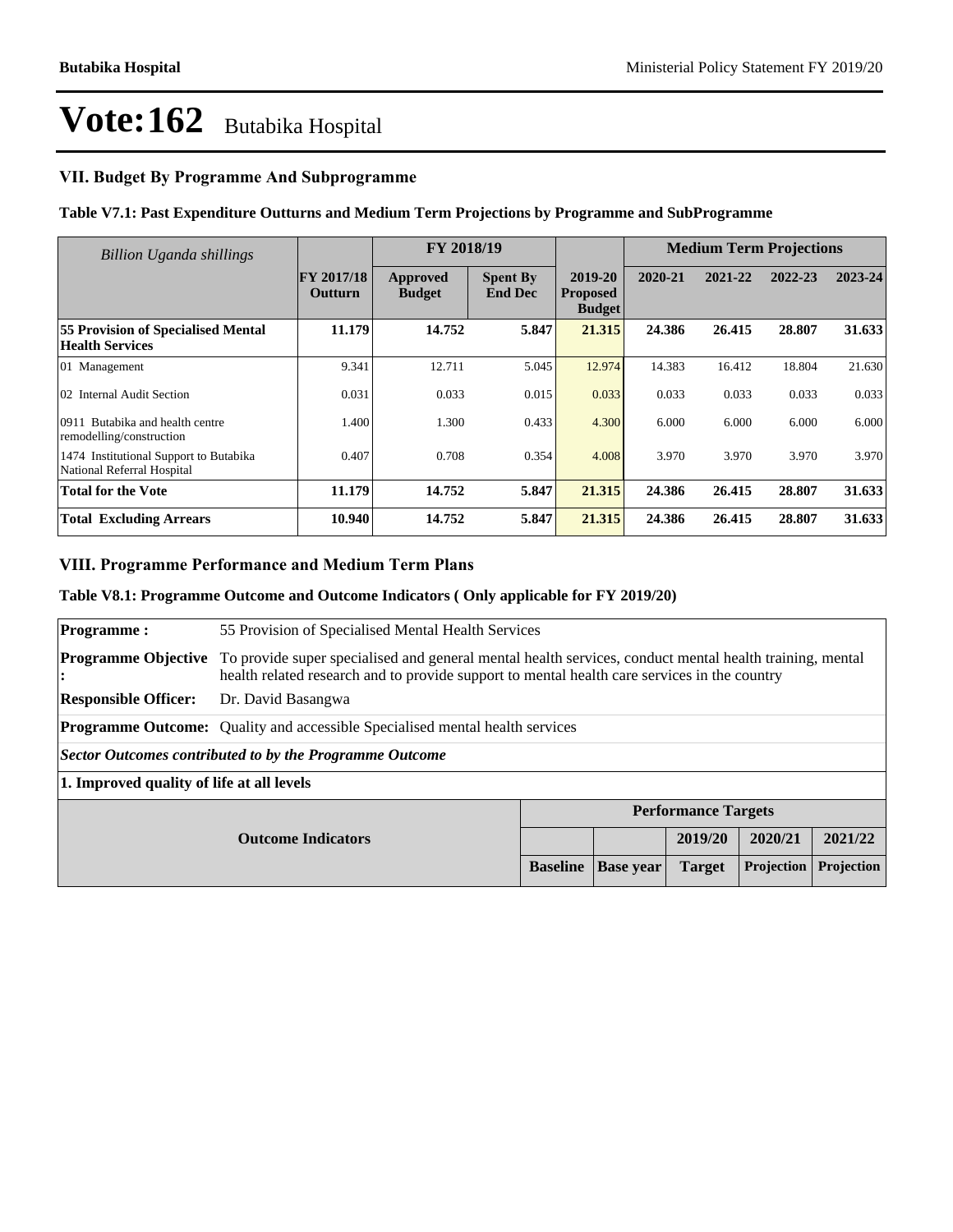| · % increase of referred mental health cases managed; bed occupancy rate     | 15%    | 15%    | 16%    |
|------------------------------------------------------------------------------|--------|--------|--------|
| <b>SubProgramme: 01 Management</b>                                           |        |        |        |
| <b>Output: 02 Mental Health inpatient Services Provided</b>                  |        |        |        |
| No. of investigations conducted                                              | 30,800 | 31,000 | 32,000 |
| No. of male and female admitted                                              | 9,350  | 9,500  | 9,600  |
| Referral cases in                                                            | 504    | 510    | 520    |
| <b>Output: 04 Specialised Outpatient and PHC Services Provided</b>           |        |        |        |
| No. of out-patients in specialized clinics                                   | 16,000 | 16,500 | 17,000 |
| No. of male and female attended to in the adolesce                           | 4,929  | 5,000  | 51,000 |
| No. of male and female attended to in the mental h                           | 29,392 | 30,000 | 32,000 |
| No. of patients attended to in the general outpati                           | 44,000 | 45,000 | 46,000 |
| <b>Output: 05 Community Mental Health Services and Technical Supervision</b> |        |        |        |
| No. of male and female patients seen in the outreach clinics                 | 3,519  | 3,600  | 3,700  |
| No. of Technical support supervision visits conducted                        | 24     | 24     | 24     |
| No. of outreach clinics conducted                                            | 60     | 60     | 60     |
| No. of visits to regional referral hospitals                                 | 24     | 24     | 24     |

## **IX. Major Capital Investments And Changes In Resource Allocation**

## **Table 9.1: Major Capital Investment (Capital Purchases outputs over 0.5Billion)**

| FY 2018/19                                                                              | FY 2019/20     |                                                                                                                                                                                                                          |                                                                                                                                                                                                                                                                                                                                                        |
|-----------------------------------------------------------------------------------------|----------------|--------------------------------------------------------------------------------------------------------------------------------------------------------------------------------------------------------------------------|--------------------------------------------------------------------------------------------------------------------------------------------------------------------------------------------------------------------------------------------------------------------------------------------------------------------------------------------------------|
| <b>Appr. Budget and Planned Outputs</b>                                                 |                | <b>Expenditures and Achievements by</b><br>end Dec                                                                                                                                                                       | <b>Proposed Budget and Planned</b><br><b>Outputs</b>                                                                                                                                                                                                                                                                                                   |
| Vote 162 Butabika Hospital                                                              |                |                                                                                                                                                                                                                          |                                                                                                                                                                                                                                                                                                                                                        |
| <b>Program: 08 55 Provision of Specialised Mental Health Services</b>                   |                |                                                                                                                                                                                                                          |                                                                                                                                                                                                                                                                                                                                                        |
| Development Project : 0911 Butabika and health centre remodelling/construction          |                |                                                                                                                                                                                                                          |                                                                                                                                                                                                                                                                                                                                                        |
| Output: 08 55 80 Hospital Construction/rehabilitation                                   |                |                                                                                                                                                                                                                          |                                                                                                                                                                                                                                                                                                                                                        |
| Construction of 6 units staff houses                                                    |                | 1) Mobilization<br>2) Excavation for column bases and foundation<br>3) Bending and fixing reinforcement for stub<br>columns<br>4) Plinth walling<br>5) Filling of hardcore and concreting oversite<br>/ground floor slab | <b>Completion of 6 Units staff houses whose</b><br>construction started in the Financial Year 2018/19<br>Expansion of the female admission ward<br>comprising of two dormitories, one intensive care<br>ward and an isolation ward<br>Phase one construction of a perimeter wall<br>Remodeling of the radiology dept to accommodate<br>the MRI machine |
| <b>Total Output Cost(Ushs Thousand)</b>                                                 | 1,300,000      | 432,539                                                                                                                                                                                                                  | 4,300,000                                                                                                                                                                                                                                                                                                                                              |
| Gou Dev't:                                                                              | 1,300,000      | 432,539                                                                                                                                                                                                                  | 4.300,000                                                                                                                                                                                                                                                                                                                                              |
| Ext Fin:                                                                                | $\overline{0}$ | $\theta$                                                                                                                                                                                                                 |                                                                                                                                                                                                                                                                                                                                                        |
| A.I.A.                                                                                  | $\theta$       | $\Omega$                                                                                                                                                                                                                 | $\Omega$                                                                                                                                                                                                                                                                                                                                               |
| Development Project : 1474 Institutional Support to Butabika National Referral Hospital |                |                                                                                                                                                                                                                          |                                                                                                                                                                                                                                                                                                                                                        |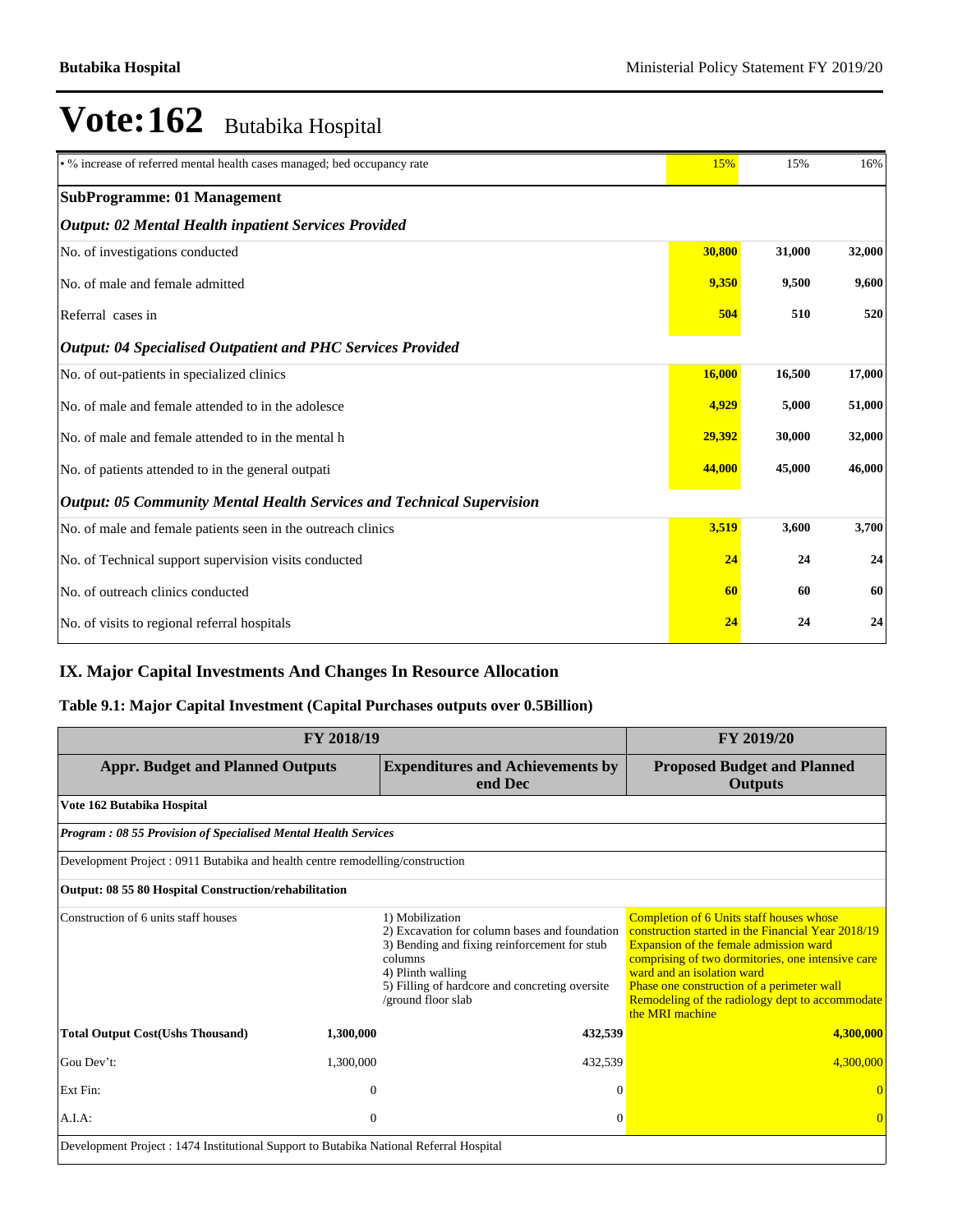| Output: 08 55 77 Purchase of Specialised Machinery & Equipment |                                  |                                         |                                                                                     |  |  |  |  |
|----------------------------------------------------------------|----------------------------------|-----------------------------------------|-------------------------------------------------------------------------------------|--|--|--|--|
| Procurement of assorted medical equipment                      | Contract signed pending delivery | 2. Procurement of beds<br>(MRI) machine | 1. Procurement of assorted equipment<br>Procurement of a magnetic resonance imaging |  |  |  |  |
| <b>Total Output Cost (Ushs Thousand)</b>                       | 200,000                          |                                         | 3,900,000                                                                           |  |  |  |  |
| Gou Dev't:                                                     | 100,000                          |                                         | 3,900,000                                                                           |  |  |  |  |
| Ext Fin:                                                       | $\theta$                         |                                         |                                                                                     |  |  |  |  |
| A.I.A:                                                         | 100,000                          |                                         |                                                                                     |  |  |  |  |

## **X. Vote Challenges and Plans To Improve Performance**

#### **Vote Challenges**

- 1. Insufficient funds on several items
- 2. Inadequate human resource
- 3. Delay in releasing A.I.A cash limits
- 4. Bed occupancy has remained above 150%
- 5. Lack of X-ray services
- 6. Increasing prices of goods and services
- 7. High rate of destruction of infrastructure and consumables leading to high maintenance costs due to the nature of patients

#### **Plans to improve Vote Performance**

- 1. Introduction of new services
- 2. Improving on the procurement process
- 3. Improving on the A.I.A collections
- 4. Declaring vacant posts
- 5. Improve on patient welfare
- 6. Maintenance of equipment and infrastructure
- 7. Expansion on the Admission wards for both male and female
- 8. Procurement of a magnetic resonance imaging(MRI) machine
- 9. Construction of phase one perimeter wall

### **XI Off Budget Support**

#### **Table 11.1 Off-Budget Support by Sub-Programme**

N/A

#### **XII. Vote Cross Cutting Policy And Other Budgetary Issues**

**Table 12.1: Cross- Cutting Policy Issues**

| <b>Issue Type:</b> | <b>HIV/AIDS</b> |
|--------------------|-----------------|
|                    |                 |

| Objective :                               | To reduce on the exposure to health risks such as sexually transmitted infections like HIV/AIDS. |
|-------------------------------------------|--------------------------------------------------------------------------------------------------|
| <b>Issue of Concern:</b>                  | HIV positive mental health patients are marginalized                                             |
| <b>Planned Interventions:</b>             | Provide treatment for all mental health patients with associated HIV infection                   |
| <b>Budget Allocation (Billion):</b> 0.400 |                                                                                                  |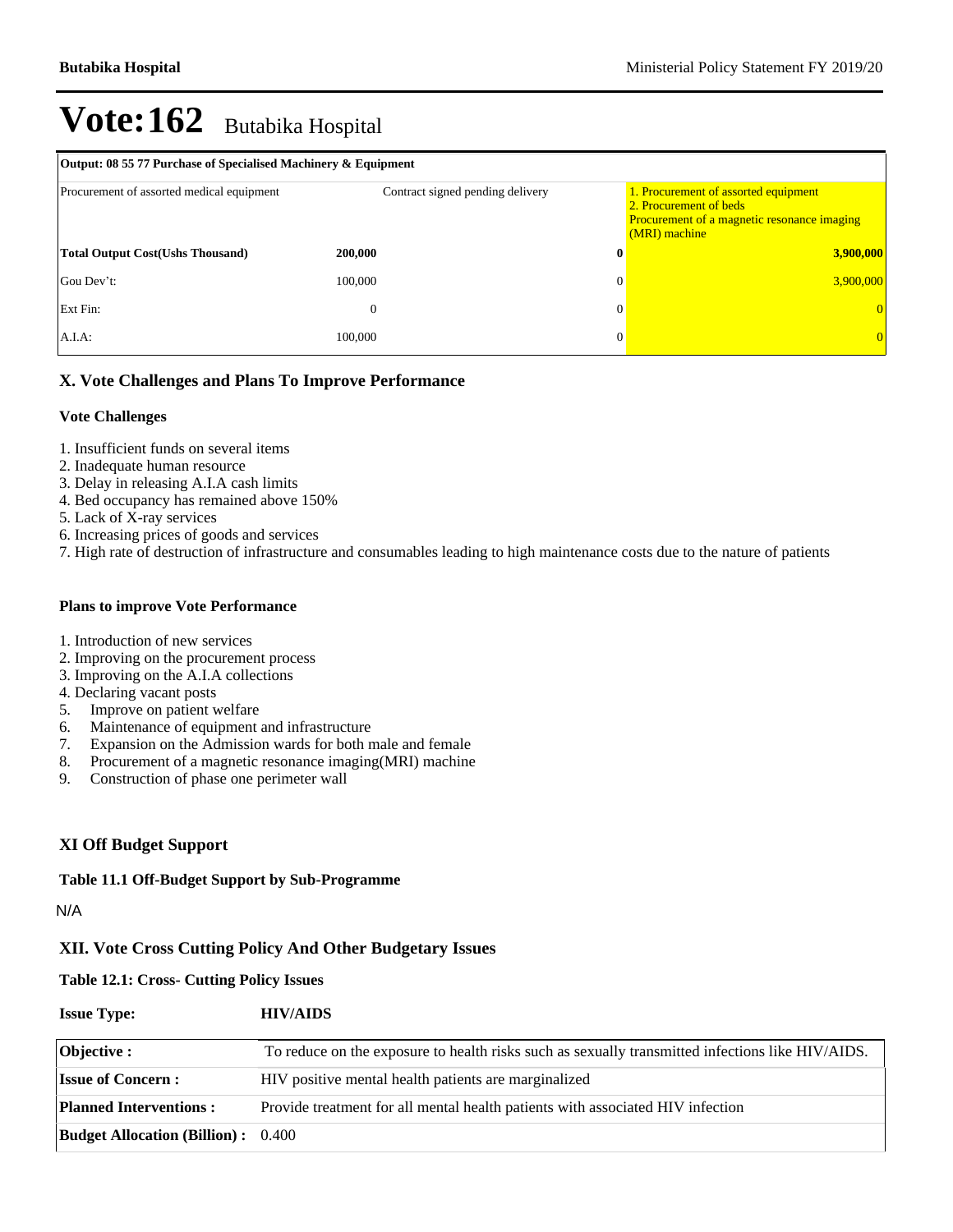| <b>Performance Indicators:</b>      | Number of HIV positive mentally ill patients treated                                                                                                                           |  |  |  |  |
|-------------------------------------|--------------------------------------------------------------------------------------------------------------------------------------------------------------------------------|--|--|--|--|
| <b>Issue Type:</b>                  | Gender                                                                                                                                                                         |  |  |  |  |
| Objective:                          | To ensure that all the rural regions of Uganda are electrified hence benefiting all social groups of<br>people in an equitable manner with access to improved services.        |  |  |  |  |
| <b>Issue of Concern:</b>            | Stigmatization against mentally ill female, children and disabled patients leading to reduced access<br>to care                                                                |  |  |  |  |
| <b>Planned Interventions:</b>       | Increase access to mental health care for female, children and disabled mentally ill patients                                                                                  |  |  |  |  |
| <b>Budget Allocation (Billion):</b> | 0.100                                                                                                                                                                          |  |  |  |  |
| <b>Performance Indicators:</b>      | 1. Number of female and disabled patients seen<br>2. Number of children seen                                                                                                   |  |  |  |  |
| <b>Issue Type:</b>                  | <b>Enviroment</b>                                                                                                                                                              |  |  |  |  |
| Objective:                          | Preservation and improvement of the environment through application of deliberate environmental<br>friendly practices during implementation of Rural Electrification projects. |  |  |  |  |
| <b>Issue of Concern:</b>            | Encroachment and degradation of the Hospital land and areas surrounding Butabika Hospital                                                                                      |  |  |  |  |
| <b>Planned Interventions:</b>       | 1. Increased tree planting<br>2. Eviction of encroachers, promote environmentally health practice                                                                              |  |  |  |  |

| <b>Budget Allocation (Billion) :</b> 0.050 |                                                                                                                                                          |
|--------------------------------------------|----------------------------------------------------------------------------------------------------------------------------------------------------------|
| <b>Performance Indicators:</b>             | 1. Court order instructing the encroachers to leave the Hospital land<br>2. Tree planting<br>3. Standard practices in environmental protection practices |
|                                            |                                                                                                                                                          |

## **XIII. Personnel Information**

## **Table 13.1 Staff Establishment Analysis**

| <b>Title</b>                      | <b>Salary Scale</b> | <b>Number Of Approved Positions</b> | <b>Number Of Filled Positions</b> |
|-----------------------------------|---------------------|-------------------------------------|-----------------------------------|
| SEN. CONSULTANT (PSYCH)           | U1 SE               | 5                                   |                                   |
| MOSG (Psychiatry)                 | U <sub>2</sub>      | 13                                  | 3 <sub>1</sub>                    |
| PRINCIPAL CLINICAL OFFICER        | U <sub>3</sub>      |                                     | $\Omega$                          |
| Clinical Psychologist             | U4                  | 4                                   | 3                                 |
| MED.RECORDS OFFICER.              | U4                  |                                     | $\mathbf{0}$                      |
| Senior Dispenser                  | U4                  | 3                                   | $\overline{2}$                    |
| Senior Psych. Clinical Officer    | U <sub>4</sub>      | 4                                   | 2 <sub>1</sub>                    |
| Senior Nursing Officer            | $U4(Med-2)$         | 12                                  | 10 <sup>1</sup>                   |
| Senior Orthopaedic Officer        | $U4(Med-2)$         |                                     | $\Omega$                          |
| Psychiatric Cline Offic           | U <sub>5</sub>      | 8                                   | 6                                 |
| Nursing Officer (Psychiatry)      | U5(SC)              | 76                                  | 57                                |
| <b>Enrolled Psychiatric Nurse</b> | U7                  | 90                                  | 83                                |
| <b>MED. RECORDS ASST.</b>         | U7                  | 4                                   | 3                                 |